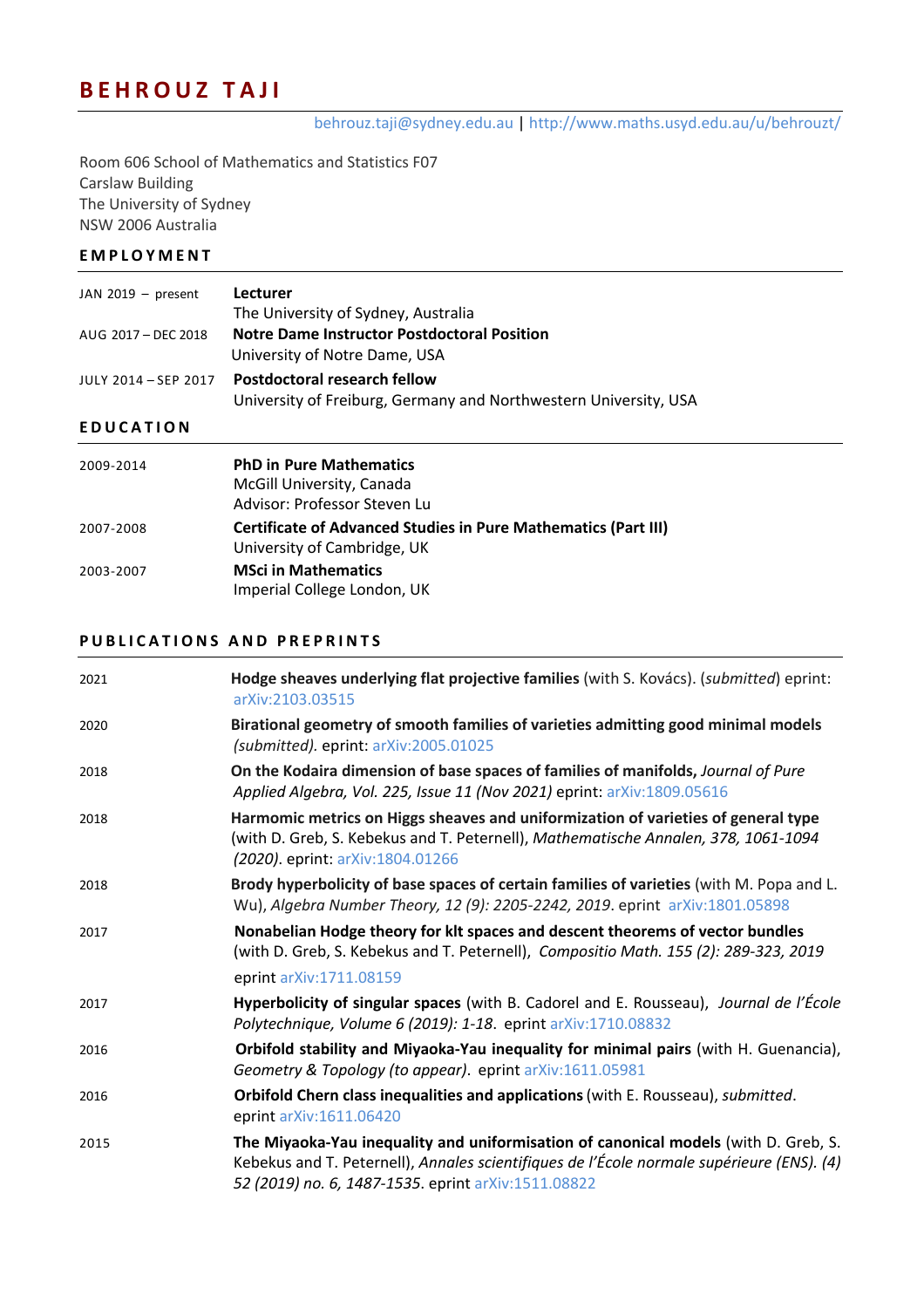| 2014    | A characterization of quotients of Abelian varieties (with S. Lu). International<br>Mathematics Research Notices (IMRN), Vol. 2018 (1): 292-319 . eprint arXiv:1410.0063                                           |
|---------|--------------------------------------------------------------------------------------------------------------------------------------------------------------------------------------------------------------------|
| $2014*$ | The isotriviality of families of canonically-polarized manifolds over a special quasi-<br>projective base. Compositio Math., 152 (7): 1421-1434 (2016). eprint arXiv:1310.5391                                     |
|         | * An exposition of this work was presented by Benoît Claudon in Séminaire Bourbaki,<br>titled: Semi-positivité du cotangent logarithmique et conjecture de Shafarevich et<br>Viehweg (d'après Campana, Paun, Taji) |
| 2013    | Birational positivity in dimension 4 – with an appendix by Frédéric Campana, Annales<br>de l'institut Fourier, 63(1): 203-216 (2013). eprint arXiv:1304.6686                                                       |

#### **OTHER PUBLICATIONS**

| 2016 | Generic positivity and applications to hyperbolicity of moduli spaces<br>(with B. Claudon and S. Kebekus)                          |
|------|------------------------------------------------------------------------------------------------------------------------------------|
|      | Chapter in forthcoming book "hyperbolicity in algebraic varieties"<br>(Editors: S. Diverio and C. Voisin). eprint arXiv:1610.09832 |
| 2016 | Uniformization of higher dimensional minimal varieties (with D. Greb and S. Kebekus)                                               |
|      | Proceedings of the 2015 AMS Summer Institute in Algebraic Geometry, Salt Lake City<br>eprint arXiv:1608.06644                      |

#### **TEACHING EXPERIENCE**

| 2021      | Coordinator, Calculus of one variable (Math1021), The University of Sydney           |
|-----------|--------------------------------------------------------------------------------------|
| 2020      | Lecturer and Coordinator, Mathematical Modeling (Math1013), The University of        |
|           | Sydney                                                                               |
| 2020      | Lecturer, Calculus of one variable (Math1021), The University of Sydney              |
| 2019      | Lecturer, Mathematical Modeling (Math1013), The University of Sydney                 |
| 2019      | Lecturer, Calculus of one variable (Math1021), The University of Sydney              |
| 2018      | Lecturer, Differential Equations II, undergraduate level, University of Notre Dame   |
| 2018      | Lecturer, Calculus B, undergraduate level, University of Notre Dame                  |
| 2017      | Lecturer, Differential Equations II, undergraduate level, University of Notre Dame   |
| 2016      | Lecturer & unit developer, Complex Surfaces, graduate level, Northwestern University |
| 2016      | Lecturer, Calculus for Biology, undergraduate level, University of Freiburg          |
| 2016      | Lecturer, Commutative Algebra, undergraduate level, University of Freiburg           |
| 2015      | Lecturer, Elementary Algebraic Geometry, undergraduate level, University of Freiburg |
| 2015      | Lecturer, Algebra and Galois Theory, undergraduate level, University of Freiburg     |
| 2015      | Lecturer, Calculus II for Engineers, undergraduate level, University of Freiburg     |
| 2014      | Lecturer, Algebra and Galois Theory, undergraduate level, University of Freiburg     |
| 2010-2013 | Tutor, Linear Algebra, undergraduate level, McGill University                        |
| 2009-2012 | Tutor, Calculus, undergraduate level, McGill University                              |

## **CONFERENCE S AND SEMINAR S**

| $2020 -$ | Co-organizer, Zoom Algebraic Geometry Seminar (ZAG)                                                                       |
|----------|---------------------------------------------------------------------------------------------------------------------------|
| 2019     | Co-organizer, Workshop in Birational Geometry and Moduli Spaces, The University of<br>Sydney                              |
| $2019 -$ | Co-organizer, Geometry and Topology weekly seminar, The University of Sydney                                              |
| 2019     | Co-organizer, Hodge theory and Birational Geometry, Centre International de<br>Rencontres Mathématiques Scientific (CIRM) |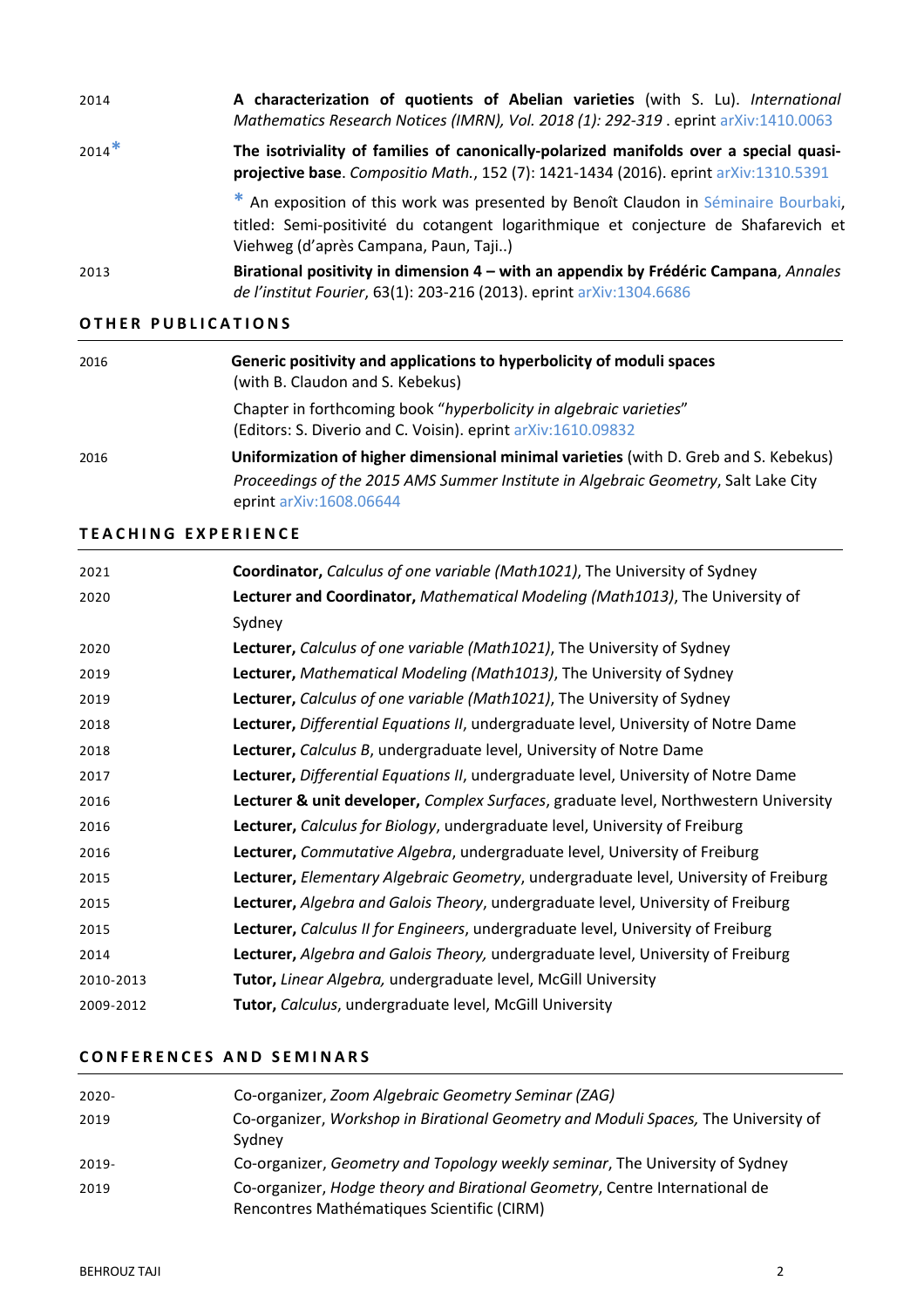| 2014-2016 | Co-organizer, Oberseminar in Algebraic Geometry, University of Freiburg                      |
|-----------|----------------------------------------------------------------------------------------------|
| 2014-2016 | Co-organizer, Joint seminar between Universities of Basel, Freiburg, Nancy and<br>Strasbourg |
| 2014-2016 | Co-organizer, Outreach program for high school students, University of Freiburg              |
| 2010      | Organizer, Seminar CIRGET junior, McGill University, Montréal                                |

# **SELECTED INVITED TALKS**

| 2020 | Birational geometry of smooth families admitting good minimal models, Zoom                                                                                                                  |
|------|---------------------------------------------------------------------------------------------------------------------------------------------------------------------------------------------|
|      | Algebraic Geometry Seminar (ZAG)                                                                                                                                                            |
| 2020 | Birational geometry of smooth families admitting good minimal models, Zoom                                                                                                                  |
|      | Seminar, San Diego, USA                                                                                                                                                                     |
| 2019 | Base spaces of families with good minimal models, 25th Kanazawa conference in                                                                                                               |
|      | Complex Geometry, Kanazawa, Japan                                                                                                                                                           |
| 2019 | Base spaces of families with good minimal models, UNSW Algebra seminar, Australia                                                                                                           |
| 2019 | Kebekus-Kovács Conjecture, Workshop on algebraic geometry, Shanghai, China                                                                                                                  |
| 2018 | Vanishing results in birational geometry, Canadian Math. Soc. Meeting, Vancouver,                                                                                                           |
|      | Canada                                                                                                                                                                                      |
| 2018 | Remarks on Kebekus-Kovács Conjecture, University of Washington, Seattle, USA                                                                                                                |
| 2018 | Brody hyperbolicity of moduli stacks of varieties, University of Washington, Seattle,                                                                                                       |
|      | <b>USA</b>                                                                                                                                                                                  |
| 2017 | Orbifold stability and Miyaoka-Yau inequality for minimal models, AGNES Algebraic<br>Geometry Conference, Simons Center, Stony Brook University, USA                                        |
| 2017 | Chern class inequalities for minimal models and uniformization, Analysis and Geometry<br>Seminar, University of Sydney, Australia                                                           |
| 2017 | Uniformization of complex singular spaces, ANU Algebraic Geometry Seminar, The<br>Australian National University, Australia                                                                 |
| 2017 | Uniformization of minimal varieties of general type, Purdue Algebraic Geometry<br>Seminar, Purdue University, USA                                                                           |
| 2016 | Chern class inequalities for minimal models of general type and uniformization of<br>canonical models, University of Illinois at Chicago, USA                                               |
| 2016 | Uniformization problems for minimal models, Northwestern University, USA                                                                                                                    |
| 2016 | Miyaoka-Yau inequalities for minimal models of general type and their uniformization,<br>CIMI conference in Complex Differential Geometry, Uninversité deToulouse, France                   |
| 2016 | Miyaoka-Yau inequalities for minimal models and uniformization, Complex p-adic and<br>logarithmic Hodge theory and their applications, Simons Center, Stony Brook University,<br><b>USA</b> |
| 2016 | A remark on Campana and Viehweg's conjectures, Algebraic and Kähler Geometry<br>Workshop, Université Grenoble Alpes, France                                                                 |
| 2015 | Miyaoka-Yau inequalities for minimal models of general type and their uniformization,<br>Imperial College London, UK                                                                        |
| 2015 | Chern class inequalities for minimal models of general type and uniformization, Max<br>Planck Institute, Germany                                                                            |